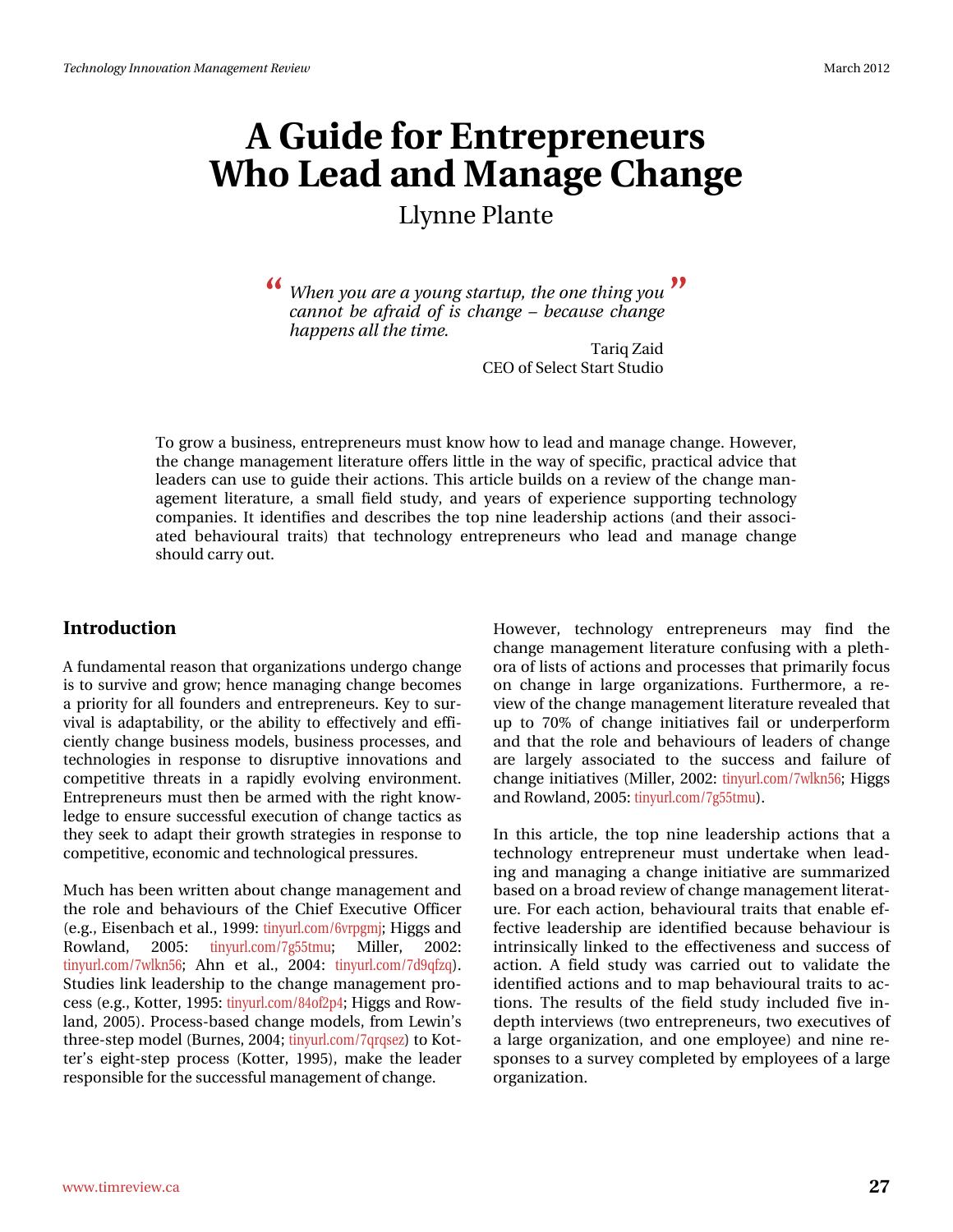# D#Jxlgh#ru#Hqwuhsuhqhxuv#Zkr#Ohdq#dqq#Pdqdjh#Fkdqjh Od gah#Sadawh

Wde on#4#olyw#wkh#glgh#ohdghuvkls#dfwlrgy#dgg#wkhlu#fru0 thvsrgglgj#ehkdylrxudd#wudlw#vkdw#dg#hqwuhsuhqhxu# z kr#lvkhv#wr#qfuhdvh#wkh#bhholkrrg#i#vxffhvv#i#bhdg0 lqj#fkdqjh#pxw#fduu|#rxw#AWkh#rughu#grhv#grw#uhsuhv0 hqw#d#vht x hqf h# i#df whr q# u#d#s ur f hw #Mk h#vhf whr qv#wk dw# ir oor z #sur ylgh#juhdvhu#ghvollo#der xw#hdfk#ri#wkhvh#df0 whr gv#dgg#wkhlu#dvvrfldwhg#ehkdylrxudd#wudlwv/#lqfoxglqj# uhodwhg#qvljkw#urp#kkh#Jwhudwxuh1

### 41年rppxqlfdwh#wkh#Fkdqjh

W #exlog#frpplwphqw#dqg#ex|dq/#dq#hqwuhsuhqhxu# z kr#bhdgv#fkdqjh#pxfk#frppxqlfdwh#wkhlu#elj#slfwxuh# r u#ylvir q#f ohduoj #dqg#f r qvivwhqwoj #+i hgr u#hw#do1/#533; #  $\frac{1}{2}$  wig | x u of r p 2: 97 < s < p  $\frac{1}{2}$  N r whow  $\frac{1}{4}$  4 < 8  $\frac{1}{2}$  wig | x u of r p 2; 7r i 5s 7, 1# W k h  $\frac{1}{2}$ me#ri#eulqjlqj#wkh#ylvlrq#wr#dih#uhvw#zlwk#wkh#hqwuh0 suhqhxu#dv#wkh|#vkduh#wkhlu#plwlrq/#jrdov/#dqg#rerhfw0 lyhv#dqg#exlog#d#vhqvh#ri#dffrpsdvkphqw#wkurxjkrxw# wkh#r ujdql}dwr q#+Khwhoehlq/#5333#wg|xuofrp 2: unru96, # Wikh#bhdghu#pxw#dovr#exlog#d#ylvlrq#i#wkh#xwxuh#wkdw#dq# eh#hdvloj#frppxqlfdwhg#wr#fxwwrphuv/#hpsor|hhv/#dqg#

Wde ch#1 #Df wr gy#dgg#ehk dylr xudd#wdlw#wr#hdg#dgg#p dgdjh#k dgjh

Wz r#bhkdylrxudd#wdlw#ti#hdghuv#wkdw#duh#orvhol#dvvrfl0 dwhg#z lwk#frppxqlfdwlgi#fkdqjh#duh#frqvlvvhqf|#dqg# Igwuxphgwddwl#+ghilghg#dv#wkh#deldwl#wr#sodg/#wuxf0 wxuh/#lpsohphqw/#dqg#frqwurq1#Wf#doljq#wkh#rujdql}d0 whrq/#hpsor|hhv#pxw#uhfhlyh#frqvlwwhqw#phwdjhv#urp# wkh#rzqhu0hqwuhsuhqhxu#+Prkupdq/#4<<<#wlq|xuofrp2 : gnr 89w 1# Frp p x glf dwir g# r gvl ww# i# er wk # r ugv#dgg#df 0  $\frac{1}{4}$  where  $\frac{1}{4}$  where  $\frac{1}{4}$  4<<8 $\frac{1}{4}$  where  $\frac{1}{4}$  x up f r p 2; 7r is 57,  $\frac{1}{4}$  l q f r q v l when  $\frac{1}{4}$ ehwz hhq#wkh#wz r#z loc#t xlf no|#ohdg#wr#wodnhkroghu#1|q0 If lvp # dqg# xqghup lqh# wkh# fkdqj h# +P loohu/# 5335:# wq xuof r p 2: z onq89, #Lq#d#odujh# u#wudwhj If # k dqjh/#wkh#hq0 whsuhqhxu#uhtxluhv#vljqlilfdqw#lqvwuxphqwdd#vnloov#iru# vxffhwixo#h{hfxwlrq#+Qdgohu#dqg#Wkwkpdq/#4<;<#  $\frac{1}{2}$  wig | xuofirp 2: i: } gyp,  $\frac{1}{2}$  it by  $\frac{1}{2}$  ket k / # dq # hq wuhsuhq hx u\*v # frp p x 0 qlf dwr qv#p xw#eh#ghdehudwh/#sodqqhg/#irfxvhg/#hqjd0 jlqj/#dqg#sxusrvhixo1#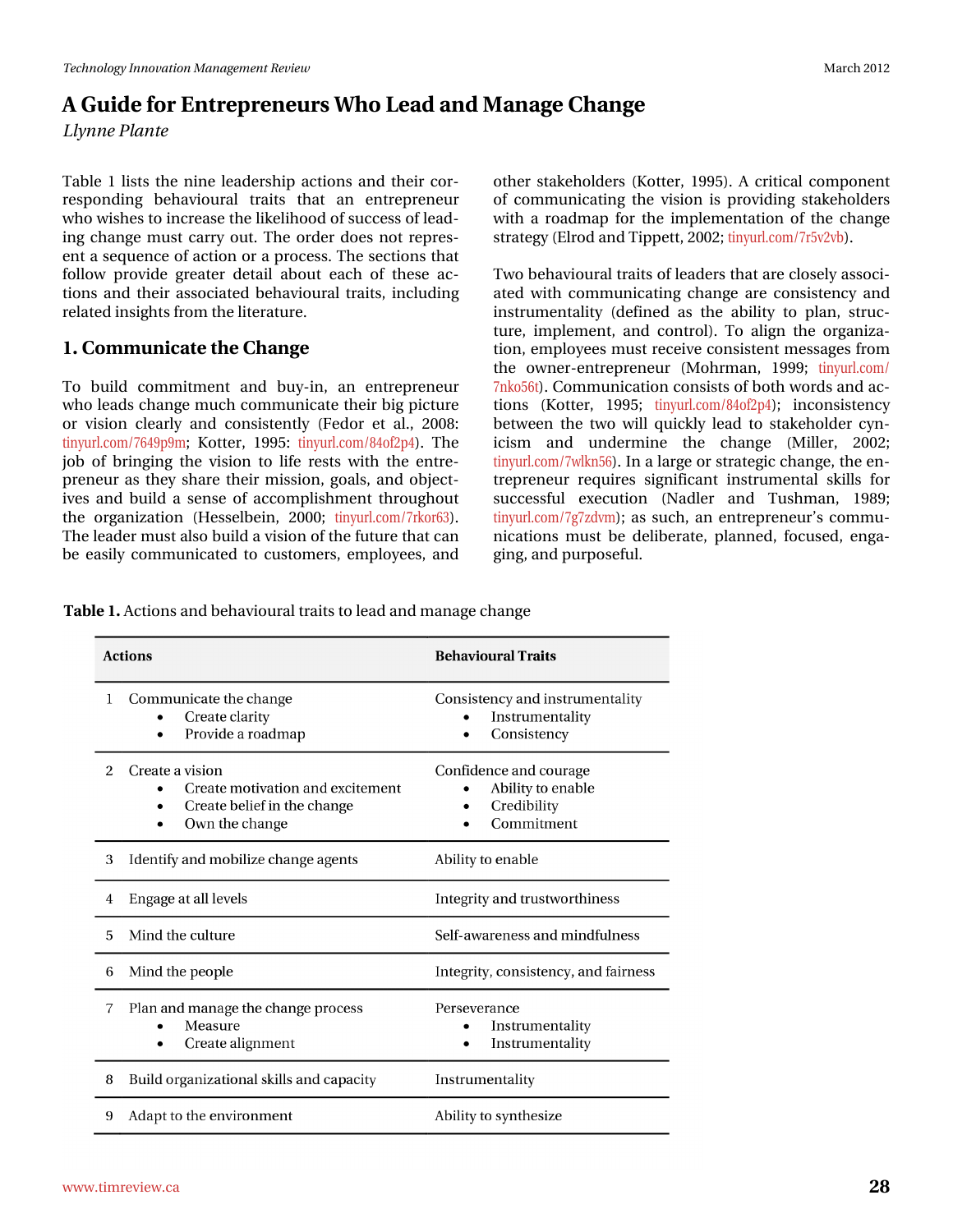### 51年 uhdvh#d#Ylvlrq

Wkh#deldw|#i#wkh#hqwuhsuhqhxu#wr#uhdwh#d#ylvlrq#ri#wkh# ix ws uh#k dv#ehhq#lghqwlilhg#dv#d#fhqwudd#frpsrqhqw#ri# vxffhwixd4wdqvirupdwrqdd#kdqjh#+Khwhoehlq/#5333=# hqedf k#hw#dol/#4<<<#wlightheral engines of the 29 yusing math Nr what  $4$ << $8$ # wlq xuofrp 2;7ri5s7:# Kljjv# dqg# Urzodqg/# 5338=# wiq xuo frp 2: j88wp x, 1# Wr#eh#hiihfwlyh/#wklv#ylvlrq#p xvw# sur yigh#d#juhdvhu#vhqvh#ri#sxusrvh:#hqfrxudjh#glvvdvlv0 idf wir q#z lwk#wk h#wodwx v#t xr \*#dqg#p rwlydwh/#hqjdjh/#dqg# h{flwh#wdnhkroghuv#Wkh#hqwuhsuhqhxu#pxw#lqwhuqdd}h# wkdw#ylvlrg#dqg#wuxdj#ehdhyh#lq#lw#AWkh#ylvlrg#surylghv# fodulw|#ri#gluhfwlrq#iru#wkh#rujdql}dwlrq#dqg#dfw#dv#d# j xlghsr w#r u#ghflvlr q#p dnlqj#dqg#r u#wkh#dolj qp hqw#ri# wkh#rujdql}dwrq\*v#exvlqhvv#surfhvvhv#dqg#v|vwhpv/# www.fwx.uh/#dqg#vkruwhu#whup#enhfwlyhv#Nrwwhu/#4<<8,1#

Wkh#lyh#ehkdylrxudd#wdlw#ti#bhdghw#wkdw#duh#dwrfldwhg# z lwk#ylvirq#fuhdwirq#duh=#frqilghqfh/#frxudjh/#delolw|#wr# hqdedn/#tuhgleldw|/#dqg#frpplwphqw1#Prww#i#wkhvh#eh0 kdylr xudd#wudlw#kdyh#ehhq#dqnhg#wr#wudqvirup dwlrqdd#  $\frac{1}{2}$  ondghuvkls# +Qdgohu#dqg# Wkvkp dq/#4<; <# wq| xuofrp 2 : i:  $\gamma$  gyp  $\#$ P loothu/#5335=# $\frac{M}{q}$  x uo f r p 2: z ong 89, #

Shuvr qdd# r x udj h#dqg#f r qilghqf h#duh#r iwhq#dvvr fldwhg# z lwk#bhdghuvkls#Ploohu/#5335=#llq|xuofrp 2: z onq89,#ehfdxvh# p dadjlaj#dag#xwollalaj#d#wdavirupdwradc#fkdajh#alwl0 dwyh#v#xdug#z r un/#v#yhu| #ghp dqglqj /#dqg# dq#eh#d#klj k0 dvn#xqghuwdnlqj#erwk#lru#wkh#rujdql}dwlrq#dqg#wkh#uhsx0 wolwing#ri#wkh#hqwuhsuhqhxu#+Dkq#hw#do1/#5337=# wiq|xuofrp2:g<ti}t:#Guxfnhu/#5339=#wiq|xuofrp2:yxin}s,1#Hq0 deologj# wkhuv#wkurxjk#uhtxhqw#rppxqlfdwlrq/#wudlqlqj/# hp sdwk /#blvwhqlqj/#dqg#p hqwrulqj#lv#d#zd|#iru#dq#hqwuh0 suhqhxu#wr#uhvroyh#hpsor|hhv\$vxqfhuwdlqw|#derxw#wkh# f kdqj h#sur f hw#dqg#hqkdqf h#wkhlu#fdsdflw|#iru#ghddqj# z lwk#wkh#fkdqjh#hiiruw#+Hlvhqedfk#hw#dol/#4<<<##wq|xuofrp2 9yusjpm# Qdgdnu# dqg# Wkvkp dq/# 4<; <# wq| xuofrp 2 :  $j$  :  $\}$ gyp,  $\#$ Fuhgleldw $\#$ wkur xj k $\#$ shuvr qdd $\#$ h $\{$ shulhqf h $\#$ lv $\#$ d $\#$ f hqwdd#idfwru#dqnhg#wr#hpsor|hhvš#srvlwlyh#ehdhi#lq#d# fkdqjh#lqlwldwlyh#+Ploohu/#5335,1#llqdool/#dq#hqwuhsuhqhxu# dndglqj#fkdqjh#pxw#eh#frpplwhg#dqg#hqjdjhg#lq#wkh# f kdqj h#sur f hvv#dqg#f dqqr v#ghohj dvh#vkdv#uhvsr qvlelolw| # ru#dffrxqvdeldv $\psi$ #wr#wkhuv#Dkq#hv#do1/#5337:#Ploohu/#5335,1#

## 6#Lghqwil#dqq#Preld h#Fkdqjh#Djhqw

Hqwhsuhqhxuv#qhhg#wr#hqjdjh#rwkhuv#wr#exlog#d#fruh# whdp # w # gulyh# d# f kdqj h# ir uz dug# +Nr whu/# 4<<8# wiq xuof r p 2; 7r i 5s 7, 14 A Wk h | # h q j d j h # s h r s dh # e | # h q f r x ud j l q j # sduwf Isdwir g/#uhz duglgi#vxffhw/#dgg#uhsodflgi#wkrvh# xqz loolgi # u#xqdedn#wr#p dnh#wkh#fkdqjh#+Ploohu/#5335#  $\frac{1}{2}$  wind x up f r p 2: z on q 89,  $\frac{1}{2}$ 

Wikh#nh|#ehkdylrxudd#wudlw#ri#dndghuv#wkdw#duh#dvvrfldwhg# z lwk#lghqwli|lqj#dqg#p reld}lqj#fkdqjh#djhqw#lv#wkh# deldw #w #hqdedn #AWk h#hqwuhsuhqhxu#hqdednv#klv#fkdqjh# dj hqw#wr#preld}h#wkh#fkdqjh#e|#vhwlvqj#fkdoohqjlqj# jrdov/#e|#surylglqj#shuvrqdo#vxssruw/#e|#hqfrxudjlqj# wholp Oghflvirq#p dniqj/#dqg#e|#hqfrxudjlqj#shrsoh#wr# vdnh# u vnv# +Hlvhqedf k # hv# dol/# 4<<< # vlg xudf r p 29yusj p m# I har u#hw#do1/#533; #Mg| xuofrp 2: 97<s <p #P r kup dq/#4<<<#  $wq$  x worf r p 2: qnr 89 $w1$ 

### 71#Hqj dj h#Jw#Doo#Chyhov

Dq#hqw.hsuhqhxu#zloo#lluw#rxwolqh#wkh#ylvlrq#ri#wkh#ix0 wsuh#dqg#wkhq#hqjdjh#jurxsv#ri#hpsor|hhv#dw#gliihuhqw# dhyhov#wr#khos#dgg#ghwdlo#wr#wkh#ylvlrg#dgg#ghyhors#dq#p0 sohphqwdwlrq#sodq#wklv#surfhvv#exlogv#frpplwphqw# dp rqj#whdp#phpehuv#+Kljjv#dqg#Urzodqg/#5338# wg|xuofrp2:j88wpx,/#dv#zhoo#dv#d#vhqvh#i#zqhuvkls##Ex|0 lq#df klhyhg#wkur xj k#hqj dj hp hqw#kdv#ehhq#sr vlwyhd # dqnhg#wr#wkh#glvfuhwlrqdu|#hiiruw#ri#lqglylgxdov#+Fkrl/# 5344 \*\*\* wq| x udf r p 2: eq6{z 9, #dqg#k hqf h#f dq#eh#f uxf ldd \*\*\* # p dlqwdlqlqj#surgxfwlylw|#gxulqj#wxuexohqw#wlphv1#lxu0 wk.hup ruh/#wk.h#suredeldw|#ri#fk.dqjhv#wdnlqj#urrw#lq0 fund what z khq# lqglylgxdout fdq# sduwt lsdwh# lq# wkh# ghflvirq#pdniqj#rq#krz#wkh#fkdqjh#zloo#eh#psohphq0 whg#Nfkqhlghu#w#dol/#4<<9>>sy#lq|xuofrp29qk7p}r,1

Wikh#ehkdylrxudd#wdlw#i#bhdghuv#wkdw#v#dvvrfldwhg#zlwk#hq0 j dj lgj #gglylgxdov#dw#doo#byhov#v#wuxwozruwklghw #AV gdl \*v# r ujdql}dwr gy#duh#exlow#r g#wux w#dgg#wkhuhir uh#ohdghuw# p xw#wdnh#uhvsrqvleldw|#iru#hwodedvklqj#wuxww2edvhg#uhod0 wtrqvklsv1#Fkdqjh#lqwurgxfhv#vljqlilfdqw#xqfhuvollqw|/#vr# ww.w#lv#ixqgdphqwdd#wr#vxffhwixd#hqjdjhphqw#+Prku0 p dq/#4<<<\*\* wq| x u of r p 2: qnr 89w/#f dq#lqf undvh#lqglylgxdd# undglghw#ru#kdgjh#Fkrl/#5344#Mg|xuofrp2:eq6{z9,/#dqg# f dq#uhgxf h#uhvlvvddqf h#wr#f kdqj h#AVhoi#dqg#Vkudhghu/#533; #  $\frac{1}{2}$  wind x up f r p 2: yrs <q{, 1

### 81 lqg # k h # x o x uh

Rujdgl}dwir gdd#xowsuh#uhihuv#wr#wkh#grup v/#ghhsol#khog# eholhiv/#dqg#dvvxpswlrqv#wkdw#ghyhors#wkurxjk#wkduhg#klv0 wru|#dqg#h{shulhqfhv#+Vfkhlq/#4<<3:#Mq|xuofrp2:ypd8z:,1# Fxow.uh#lv#gliilfxow#wr#fkdqjh#+Vfkqhlghu#hw#do1/#4<<9# wig x uof r p 29qk7p } r, #e hf dx vh#l w#l v#gliilf x ow#wr #x g g huvwdg g # dqg#p hdvxuh#A/fkhlq/#4<<3,/#p dnlqj#w#d#hqwudd#kdoohqjh# iru#hqwuhsuhqhxuv#zkr#bhdg#wudqvirupdwhrqdo#kdqjh#

Krzhyhu/#kdqjlqj#wkh#ehkdylrxu#i#shrsoh#v#wkh#prw# lp sruwdqw#fkdoologjh#lq#lp sohp hqwlqj#fkdqjh#Wf#eh# w.ffh.wixd#d#fk.dqjh#hiiruw#lq#d#whfk.qlfdd#llup#pxw#lq0 ioxhqfh#hp rwtrqv#dv#zhoo#dv#wkrxjkww#+Ghxwrfkpdq/# 5338 \* y x uof r p 2: g6: }, #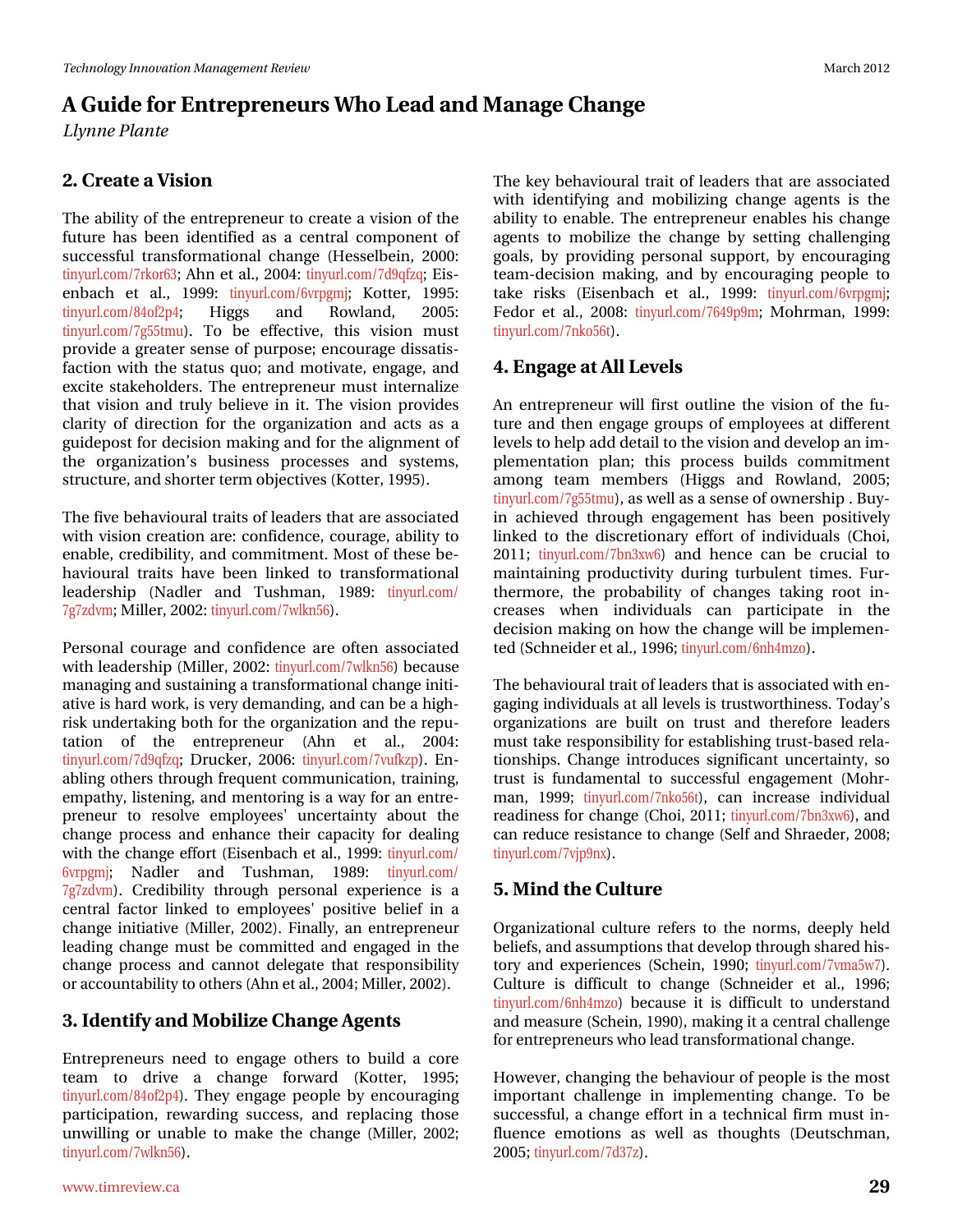# D#Jxlgh#ru#Hqwuhsuhqhxuv#Zkr#Ohdq#dqq#Pdqdjh#Fkdqjh Od gah#Sadawh

W # kdqj h#r ujdql}dwr gdd#xowsuh#dgg#ehkdylr xw/#wkh# hqwuhsuhqhxu#fdq#duwlfxodwh#qhz#ydoxhv#dqg#qrupv#iru# wkh#llup#dqg#xvh#pxowlsoh#bhyhuv/#vxfk#dv#prgholqj#wkh# ghvluhg#ydoxhv#ru#doljqlqj#uhzdug#vwuxfwxuhv#dqg#pdq0 dj hp hqwtsur f hwhw#+I lw}j hudog/#4<;; \* # wq| xuo frp 2; {}7qhi, # Wkurxjk#srdflhv/#frpshqvdwlrq/#uhzdugv/#sudfwlfhv/# dgg#ur xwlghv/#wkh#hqwuhsuhghxu#fdg#fuhdwh#d#fdpdwh#wr# hqdedn#dqg#uhzdug#wkh#hqdfwphqw#i#ghvluhg#ydoxhv#dqg# ehk dylr x w#A/f k hlq/#4<<3=#/wq| x u f r p 2: yp d8z : : #A/f k q hlg hu # hw#dol/#4<<9=#wg|xuofrp29qk7p}r=#Wkvkpdq#dqg#R\*Uhloo|/# 4<<9#wg|xuofrp2|;dxp9,1#VKh#whfkqrorj|#hqwuhsuhqhxu# p xw#dovr#fuhdwh#dq#rujdql}dwlrqdo#plqg0vhw#dqg#fxo0 wout that will divid that the will have the will have the will have the will have the will have the will have jdql}dw'r q#wkdw#vhhv#fkdqjh#dv#dq#rssruwxqlw|#udwkhu# wk dq #d#wk uhdw#+Gux f nhu/#5333 \*#l/q xuo f r p 2: unru96, 1#

Wikh#wz r#ehkdylr xudd#wdlw#ri#dndghuv#wkdw#duh#dvvrfldwhg# z lwk#dfwlr gy#wr#p lgg#wkh#fxowsuh#duh#yhoi0dz duhghw#dgg# plqgixoqhw#Hqwuhsuhqhxuv#pxw#qrw#rqq#hvsrxvh#wkh# ghvluhg# ydoxhv# dqg# ehkdylr xw# xqghuslqqlqj # wkhlu# f kdqj http://tww./tt/khl ttp xwortdovr thqdf whichp tttllvhqedf kthwtt dol/#4<<<# wq| xudi rp 29 yusjp m #AV #eh#hiihf wlyh / #hq wuhs uhq 0  $hx w#qhhq#w #nqr z #z kr #wkhl #duh#dqq#z kdw#ur dh#wkhl #$ ykr xog#sod|#q#gliihuhqw#vlwxdwlr qv#Hwhqwldool/#hqwuhsuhq0 hx w#qhhg#wr#dgrsw#gliihuhqw#shwrqddwlhv#ghshqglqj#rq# wkh#lufxp wodgfh#Shwujuhz/#4<;: #Mg|xuofrp 29x} weg #

### 914Plqg#wkh#Shrsch

Fkdqjh#v#derxw#shrsdn#dqg/#dv#d#uhvxow#fkdqjh#pd|# f dx vh# shr soh#lwx hv™#Fk dqjh#lv#dq#hpr wtrqdo#h{shul0 hqfh#iru#prw#lqglylgxdov#jlyhq#wkdw#lw#riwhq#lqyroyhv# vxevvdqvldd#kdqjhv#lq#urdnv/#uhvsrqvleldvlhv/#uhodvlrq0 vklsv/#zklfk#dq#vljqlilfdqvo|#psdfw#dq#lqglylgxdo\*v#d0 sdflw#w#dnduq#qhz#ehkdylrxuv#dqg#vnloov#gxulqj#d# wodqvlwtrq#surfhvv#lxqgdphqwdool/#hpsor|hhv#gr#qrw# uh∨lvw#whfkqlfdo#fkdqjh.≠Awkh|#uh∨lvw#fkdqjh∨#lq#wkh#kx0 p dq#uhodwlrqvklsv#wkdw#w|slfdoo|#dffrpsdq|#whfkqlfdo# f kdqj hv#Odz uhqf h/#4<9<# $|q|$  xuof r p 2; 6y; <z q, #

Wikh#ehkdylrxudd#wudlw#ri#dndghuv#wkdw#duh#dvvrfldwhg# z lwk#dfwlrqv#wr#plqg#wkh#shrsoh#duh#frqvlvwhqf|#dqg#q0 whjulw|#Hqwuhsuhqhxuv#pxw#wkrz#rqvlwwhqf|#q#wkh#ydo0 x hv#wk h| #hvs r x vh#dqg#wk h#ydox hv#wk h| #hqdf w#+Hlvhqedf k # hw#do1/#4<<<#/tolxuofrp29yusjpm;#Rivhq/#wklv#lv#uhihuu.hg#wr# dv#wkh#qhhq#ru#bhdqhuv#wr#zdon#wkh#wdon<sup>Tw</sup>#Lqwhiulwi#dqq# idlughvv#duh#dovr#forvho|#dqnhg#wr#hpsor|hh#frpplw0 p hqw#dw#z run/#dv#z hoo#dv#wkh#ghjuhh#wr#z klfk#ydoxhv#duh# khog#dqg#toorzhg#+Ohdghu#wr#Ohdghu#Wkh#Lqwhjulw|#Frq0 qhf wtr q/#5333; # wq| x u o fr p 2: unru96, 1# Lq# fk dq j h / # wk h # lq wh j 0

uw #dqg#dlughvv#i#bndghuvkls#zloo#vanh#hqwuh#wajh#ly0 hq#wkdw#hpsor|hhv#orrn#wr#wkhlu#ohdghuv#iru#jxlgdqfh/# gluhf wir q/#fodulw/#dqg#xqghuwdqglqj#+Odzuhqfh/#4<9<# wg xuof r p 2; 6y; <z q #H vhqedf k #h v #dol #4 <<<, /# k l f k # p dn h v # wkrvh#ydoxhv#lulwfdo#wr#hpsor|hh#hqjdjhphqw#frpplw0 p hqw#dqg#uhwhqwlrq1#

### :1#Sodq#dqq#Pdqdjh#wkh#Fkdqjh#Surfhvv

How hs uhon x w#uhp dlot # or vho # q # w x f k # g x ulo j # wk h # ghvljq#dqg#lpsohphqvolwlrq#whsv#ri#d#fkdqjh#+Ploohu/# 5335 \* http://www.thpdata.com/s335 \* butching 1999, #Chdglqj # kdqj h# dqqr w #eh#gho0 hj dwhg#dqg#wkh#hqwuhsuhqhxu#zkr#dndgv#wkh#fkdqjh# p xw#rzq#wkh#surfhw#wkdw#eulqjv#derxw#wkh#fkdqjh# + Fxp p lqj v/# 4 <<< # wq| x u of rp 2: qnr 89w # Hq wuhs uhq hx u w # prqlwru#kdqjh#surjuhvv#orvho|#dqg#wdnh#uhvsrqvlelolw|# ir u#lqwhuqdo#dqg#h{whuqdo#frpplwphqw#exloglqj#HPloohu/# 5335, #Wkh| #ddj q#r uj dql}dwr gdd#wuxf wruhv/#exvlghw# sur f hwhv/#dqg#v| whp v#w #p d{lp l} h#uhvx ow#HHIvhqedf k# hv#do1/#4<<<#wq|xuofrp29yusjpr#Shwwjuhz#hw#do1/#5334# wq| x uof r p 29x} yve conDk q # hwidol/#5337=# lq| x uof r p 2: g <t i } t , 1

Wikh#ehkdylrxudd#wudlw#ri#dndghuv#vkdw#duh#dvvrfldwhg# z lwk#sodqqlqj#dqq#p dqdjlqj#wkh#fkdqjh#surfhw#duh#q0 ww.phqwddwl#dqg#shwhyhudqfh#Hiihfwlyh#hqwuhsuhq0 hx w#s urylgh#pruh#wk dq#fk dulvpd#dqg#ylvlrq #wkh|#lrfx v# rq# www.fwx.uh/#lps.ohphqwdwlrq/#h{hfx.wlrq/#hiilflhqf|/# dqg# rdo0vhwl/qj#HUrvlqj#hw#dd/#5344=#Mg|xudfrp2:5h|ypy=# Qdgdnu#dqg#Nkvkpdq/#4<; <\* #Mg|xuofrp2:j: }gyp, #Dq#hq0 whsuhqhxu#p xw#eh#shuvlwhqw#dqg#uhdnqwohw#lq#p dlq0 wollqlqj#frpplwphqw#dqg#vxwollqlqj#wkh#fkdqjh#hiiruw#  $\sigma$  qj #hqr xj k#w #uhdd}h#wkh#ylvlr q#dqg#wkh#ehqhilw# vr xj kw#P loohu/#5335 \* yig xuofrp 2: z onq89,1

### ;1#Exlog#Rujdql}dwlrqdo#Vnloov#dqg#Fdsdflw|

Odu h0vf ddn#f kdqj h#f dqqr w#eh#p dqdj hg#e| #vkh#hqwh0 suhqhxu#dorqh1#Nkh#hiihfwlyh#ohdghu#irfxvhv#rq#exloglqj# wkh#dndghuvkls#fdsdflw|/#fdsdeldw|/#dqg#vnloov#ri#vhqlru# wolii/#dqg#nqvxuhv#hiihfwlyh#v|whpv#dqg#pdqdjhuldo#sur0 f hwhv# duh#  $\lg$ # sodf h# +Qdgohu# dqg# Wxvkp dq/# 4<; <#  $\frac{1}{2}$  wiq | xuof r p 2: j : } gyp  $\#$  Vhoi # dqg # Vkudhghu/# 533; # wq|xuofrp2:yna<q{,14Sxvklqj#bhdghuvkls#i#wudwhjlf#kdqjh# wkur x j k r x w#wk h#r ujdql}dwhr q#lqfuhdvhv#hqjdjhphqw#dw#doo#  $dy$ hov/# wkhuhe| # lqfuhdvlqj # wkh# suredeldw| # ri# vxffhvv# +Qdgohu#dqg#Wkvkpdq/#4<;<,1#Surylglqj#hpsor|hhv#zlwk# rssruwsqlwhv#wr#dnduq#dqg#ghyhors#qhz#vnloov#zloo#dovr# exlog#d#fxowsuh#ri#lqyhqwlyhqhw#dqg#lpsurylvdwlrq#wkdw# er owhuu# wkh# r ujdql}dwir q\*v# uhvldhqfh# + Fr x wx /# 5335 \*  $\frac{1}{2}$  wind x up f r p 2; 5ez {yx,  $\frac{1}{2}$